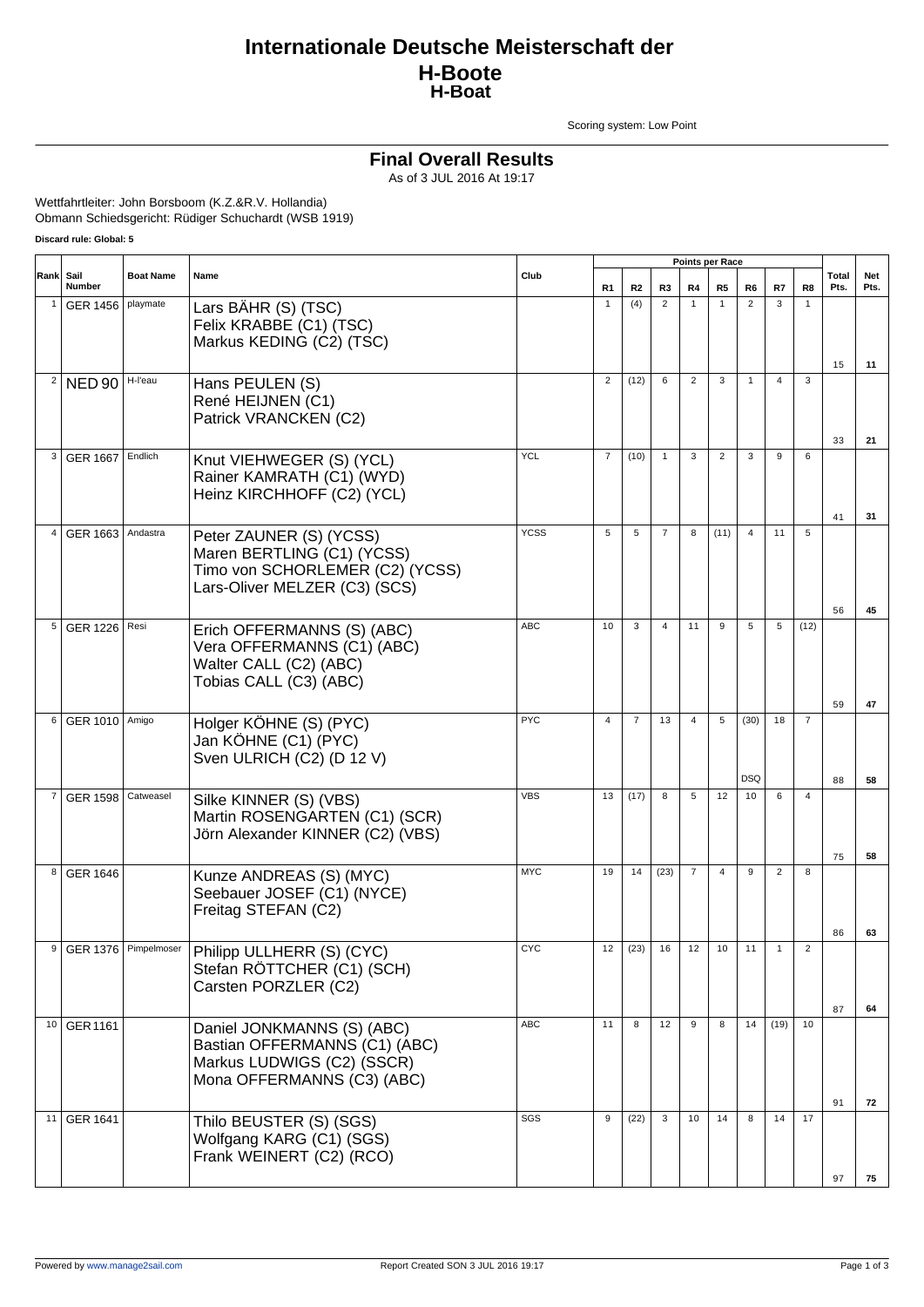## **Internationale Deutsche Meisterschaft der H-Boote H-Boat**

**Final Overall Results** As of 3 JUL 2016 At 19:17

Scoring system: Low Point

| Sail<br>Rank |                          |                         |                                                                                                                      |                     |             | Points per Race |                |                    |                  |                    |                |      |               |             |
|--------------|--------------------------|-------------------------|----------------------------------------------------------------------------------------------------------------------|---------------------|-------------|-----------------|----------------|--------------------|------------------|--------------------|----------------|------|---------------|-------------|
|              | Number                   | <b>Boat Name</b>        | Name                                                                                                                 | Club                | R1          | R2              | R <sub>3</sub> | R4                 | R <sub>5</sub>   | R <sub>6</sub>     | R7             | R8   | Total<br>Pts. | Net<br>Pts. |
| 12           | GER 1602                 | Kookaburra III          | Gerhard MIETHE (S) (SSCR)<br>Michael BÜNTEN (C1) (SSCR)<br>Christof SIEMER (C2) (SSCR)                               | <b>SSCR</b>         | 8           | $\overline{2}$  | 9              | 14                 | 15               | 19                 | 12             | (20) | 99            | 79          |
| 13           | <b>GER 1502   Pronto</b> |                         | Matthias CLASSEN (S) (SCJ)<br>Dr Christian CLASSEN (C1) (ABC)<br>Tim NELLESSEN (C2) (SLRV)                           | SCJ                 | 6           | 9               | (25)           | 13                 | 13               | 6                  | 13             | 19   | 104           | 79          |
| 14           | <b>NED 92</b>            | Prinses                 | Marc PRINS (S)<br>Edward WILDERING (C1)<br>Friso van ZUUREN (C2)                                                     |                     | 17          | (19)            | 11             | 18                 | 6                | 12                 | 8              | 9    | 100           | 81          |
|              | 15 GER 1643              | l'oiseau                | Hans-Walter FINK (S) (YCRE)<br>Alexander BOESKEN (C1) (YCRE)<br>Martin JAHRMARKT (C2) (YCRE)                         | <b>YCRE</b>         | 3           | 16              | (21)           | 15                 | 17               | $\overline{7}$     | 16             | 18   | 113           | 92          |
| 16           | <b>GER 1387</b>          | In Team                 | Erwin BILLIG (S) (D 12 V)<br>Jens JÜRGENS (C1) (SSCR)<br>Klaus JUMPERTZ (C2) (SSCR)                                  | D 12 V              | (30)<br>UFD | 28              | 14             | 6                  | $\overline{7}$   | 15                 | 15             | 15   |               | 100         |
| 17           | <b>NED70</b>             | Hurricane               | Marcel BUIJS (S)<br>Andries de MUIJNCK (C1)<br>Ed van IJZENDOORN (C2)                                                |                     | (21)        | 20              | 10             | 17                 | 21               | 16                 | 10             | 11   | 130<br>126    | 105         |
| 18           | GER 1717   sontobuli     |                         | Peter TESCHEMACHER (S) (DSC)<br>Roman JUCHLI (C1) (YCAs)<br>Matrais MASKOET (C2) (RCO)                               | <b>DSC</b>          | 14          | 15              | 20             | 19                 | 19               | 20                 | $\overline{7}$ | (22) | 136           | 114         |
| 19           | <b>GER 417</b>           | kindofmagic             | Peter SPÄTH (S) (ETUF)<br>Kerstin DR SPÄTH (C1) (ETUF)<br>Gregor KETTLER (C2) (ETUF)                                 | <b>ETUF</b>         | 22          | 18              | 5              | 21                 | 18               | (30)<br><b>DNS</b> | 17             | 16   | 147           | 117         |
|              | 20 GER 1688              | therapy: sin or win     | Thomas SANDER (S) (SCSI)<br>Lutz VIEHWEGER (C1) (YCL)<br>Rainer EMIG (C2) (SCSI)                                     | SCSI                | 20          | 21              | 15             | (30)<br><b>DNS</b> | 23               | 13                 | 21             | 13   | 156           | 126         |
| 21           | GER 1649 NN              |                         | Peter NÜRNBERGER (S) (SGS)<br>Monika NÜRNBERGER (C1) (SGS)<br>Jan NÜRNBERGER (C2) (BYC)<br>Pia NÜRNBERGER (C3) (SGS) | SGS                 | 18          | 6               | 19             | 16                 | 16               | (30)<br><b>DNF</b> | 30<br>DNS DNS  | 30   | 165           | 135         |
| 22           | GER 1652   Lilli         |                         | Lothar KRAUSE (S) (BYC)<br>Meinhard ULBER (C1) (BYC)<br>Stefan HEINRICH (C2) (DRS)                                   | <b>BYC</b>          | 23          | (29)            | 17             | 20                 | 20               | 22                 | 25             | 24   | 180           | 151         |
| 23           |                          | GER 1176 Semper Fidelis | Michael RÖHRIG (S) (YCRE)<br>Thomas JUNKER (C1) (YCM)<br>Dominique KOCH (C2) (ETUF)                                  | <b>YCRE</b>         | 25          | 26              | 22             | (30)<br><b>DNS</b> | 30<br><b>DNS</b> | 17                 | 20             | 14   | 184           | 154         |
|              | 24 GER 1178              |                         | Björn LEWERENZ (S) (MRSV"BAYERN")<br>Michael LEWERENZ (C1) (SVWS)<br>Johanna GÜCKEL (C2) (DHH-RG)                    | <b>MRSV"BAYERN"</b> | 27          | 11              | (28)           | 23                 | 25               | 21                 | 23             | 25   | 183           | 155         |